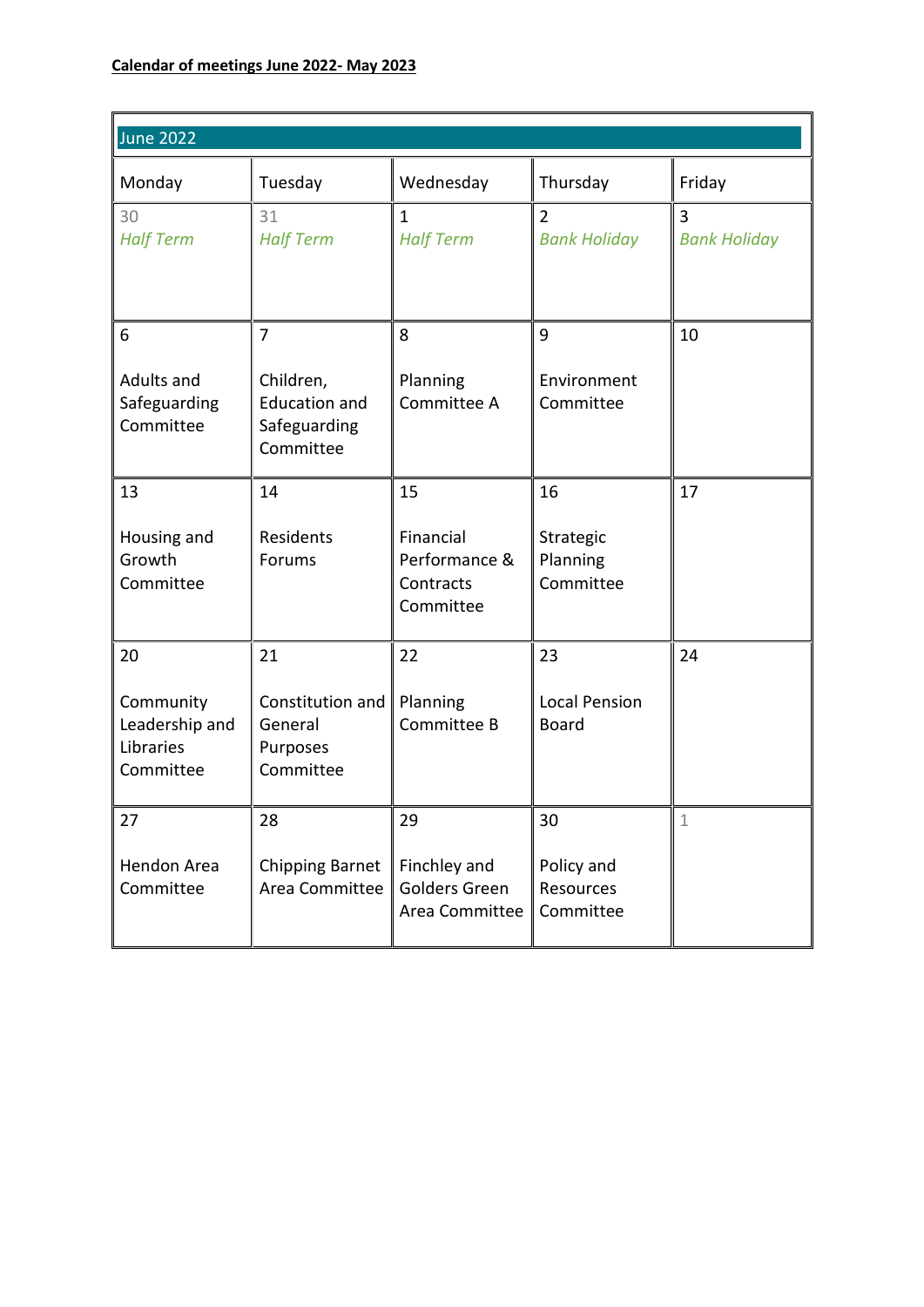| <b>July 2022</b>                 |                                                 |                                                                             |                                           |                                                   |  |  |
|----------------------------------|-------------------------------------------------|-----------------------------------------------------------------------------|-------------------------------------------|---------------------------------------------------|--|--|
| Monday                           | Tuesday                                         | Wednesday                                                                   | Thursday                                  | Friday                                            |  |  |
| 27                               | 28                                              | 29                                                                          | 30                                        | $\mathbf{1}$                                      |  |  |
| 4                                | 5                                               | 6                                                                           | $\overline{7}$                            | 8                                                 |  |  |
|                                  | Corporate<br>Parenting<br><b>Advisory Panel</b> | <b>Health Overview</b><br>and Scrutiny<br>Committee                         | Planning<br>Committee C                   |                                                   |  |  |
| 11                               | 12                                              | 13                                                                          | 14                                        | 15                                                |  |  |
| <b>Pension Fund</b><br>Committee | Strategic<br>Planning<br>Committee              | <b>Barnet</b><br>Children's<br>Partnership<br><b>Board</b>                  | Health and<br>Wellbeing Board<br>(9.30am) |                                                   |  |  |
| 18                               | 19                                              | 20                                                                          | 21                                        | 22                                                |  |  |
| Licensing<br>Committee           | Audit<br>Committee                              | Planning<br>Committee A                                                     | Party Group<br><b>Meetings</b>            | Safer<br>Communities<br>Partnership Board<br>10am |  |  |
| 25                               | 26                                              | 27                                                                          | 28                                        | 29                                                |  |  |
| <b>School holidays</b><br>begin  | Council                                         | Welsh Harp<br>Joint<br>Consultative<br>Committee<br>(Barnet<br>Provisional) |                                           |                                                   |  |  |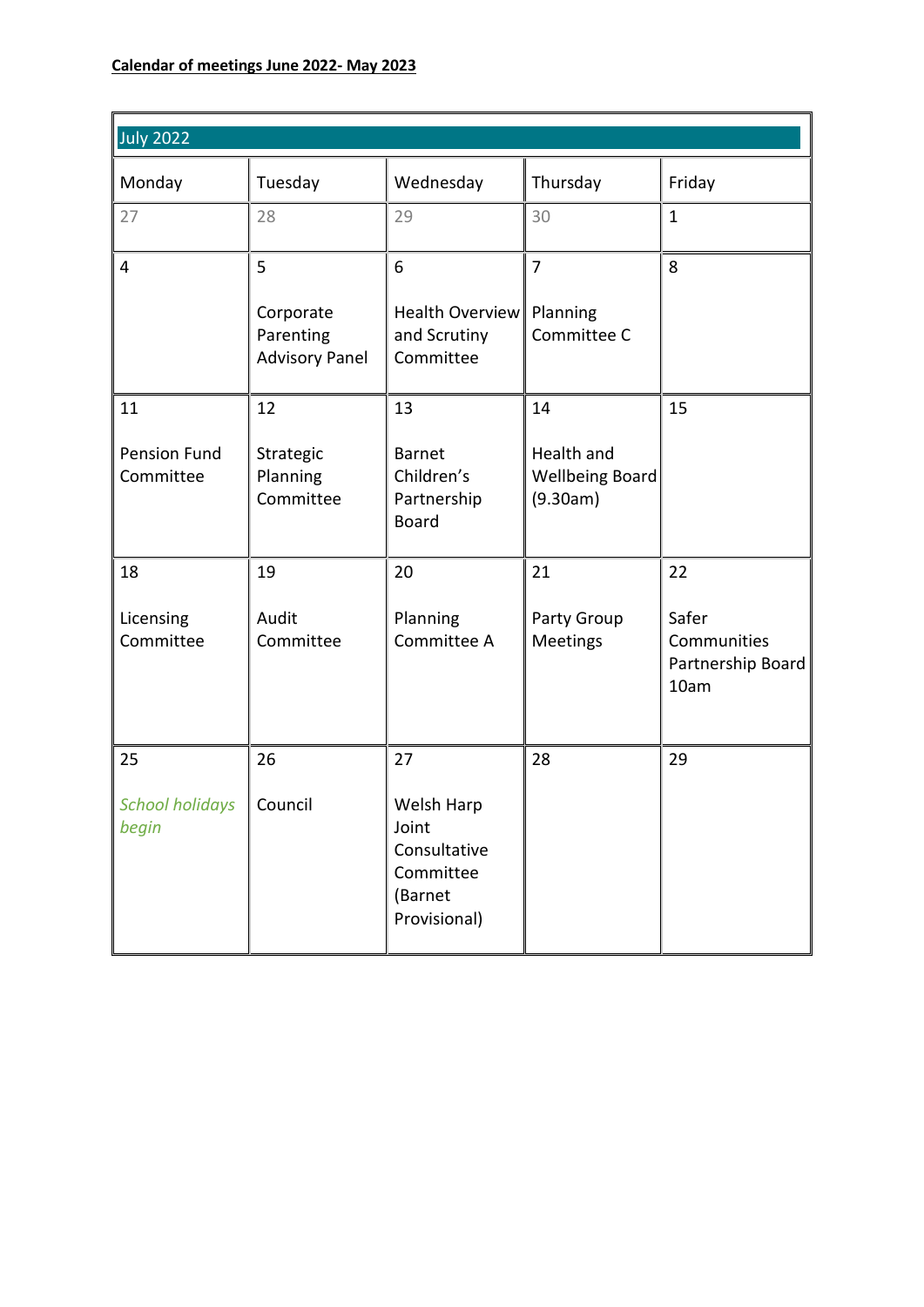| August 2022  |                |           |                |        |
|--------------|----------------|-----------|----------------|--------|
| Monday       | Tuesday        | Wednesday | Thursday       | Friday |
| $\mathbf{1}$ | $\overline{2}$ | 3         | $\overline{4}$ | 5      |
| 8            | 9              | 10        | 11             | 12     |
| 15           | 16             | 17        | 18             | 19     |
| 22           | 23             | 24        | 25             | 26     |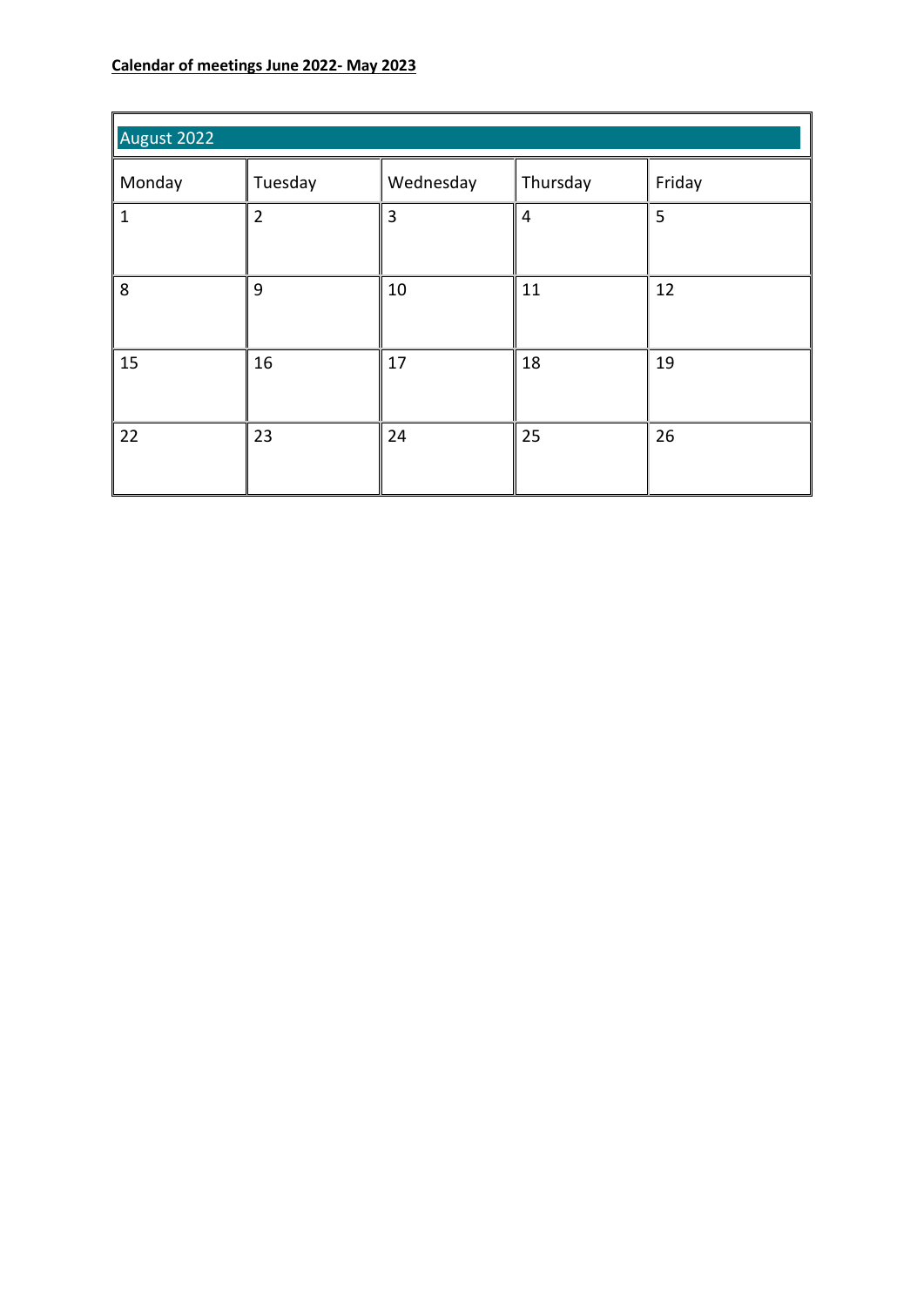| September 2022                                                 |                                                      |                                       |                                                  |                                        |
|----------------------------------------------------------------|------------------------------------------------------|---------------------------------------|--------------------------------------------------|----------------------------------------|
| Monday                                                         | Tuesday                                              | Wednesday                             | Thursday                                         | Friday                                 |
| 29                                                             | 30                                                   | 31                                    | $\mathbf{1}$                                     | $\overline{2}$                         |
|                                                                |                                                      | <b>School holidays</b><br>end         | Planning<br>Committee B                          |                                        |
| 5                                                              | 6                                                    | $\overline{7}$                        | 8                                                | 9                                      |
| Housing and<br>Growth<br>Committee                             | Environment<br>Committee                             | Strategic<br>Planning<br>Committee    | <b>Local Pension</b><br><b>Board</b>             |                                        |
|                                                                |                                                      |                                       | <b>Residents Forums</b>                          |                                        |
| 12                                                             | 13                                                   | 14                                    | 15                                               | 16                                     |
| Children,<br><b>Education and</b><br>Safeguarding<br>Committee | Adults and<br>Safeguarding<br>Committee              | Planning<br>Committee C               |                                                  |                                        |
| 19                                                             | 20                                                   | 21                                    | 22                                               | 23                                     |
| Finchley and<br>Golders Green<br>Area                          | Financial<br>Performance<br>and Contracts            | Planning<br>Committee A               | Hendon Area<br>Committee                         | <b>Lib Dem Party</b><br>Conference TBC |
| Committee                                                      | Committee                                            |                                       | <b>Chipping Barnet</b><br>Area Committee         |                                        |
| 26                                                             | 27                                                   | 28                                    | 29                                               | 30                                     |
| <b>Rosh Hashana</b>                                            | <b>Rosh Hashana</b>                                  | <b>Labour Party</b><br>Conference TBC | Health and<br><b>Wellbeing Board</b><br>(9.30am) |                                        |
| <b>Labour Party</b>                                            | <b>Labour Party</b><br>Conference TBC Conference TBC |                                       | Policy and<br>Resources<br>Committee             |                                        |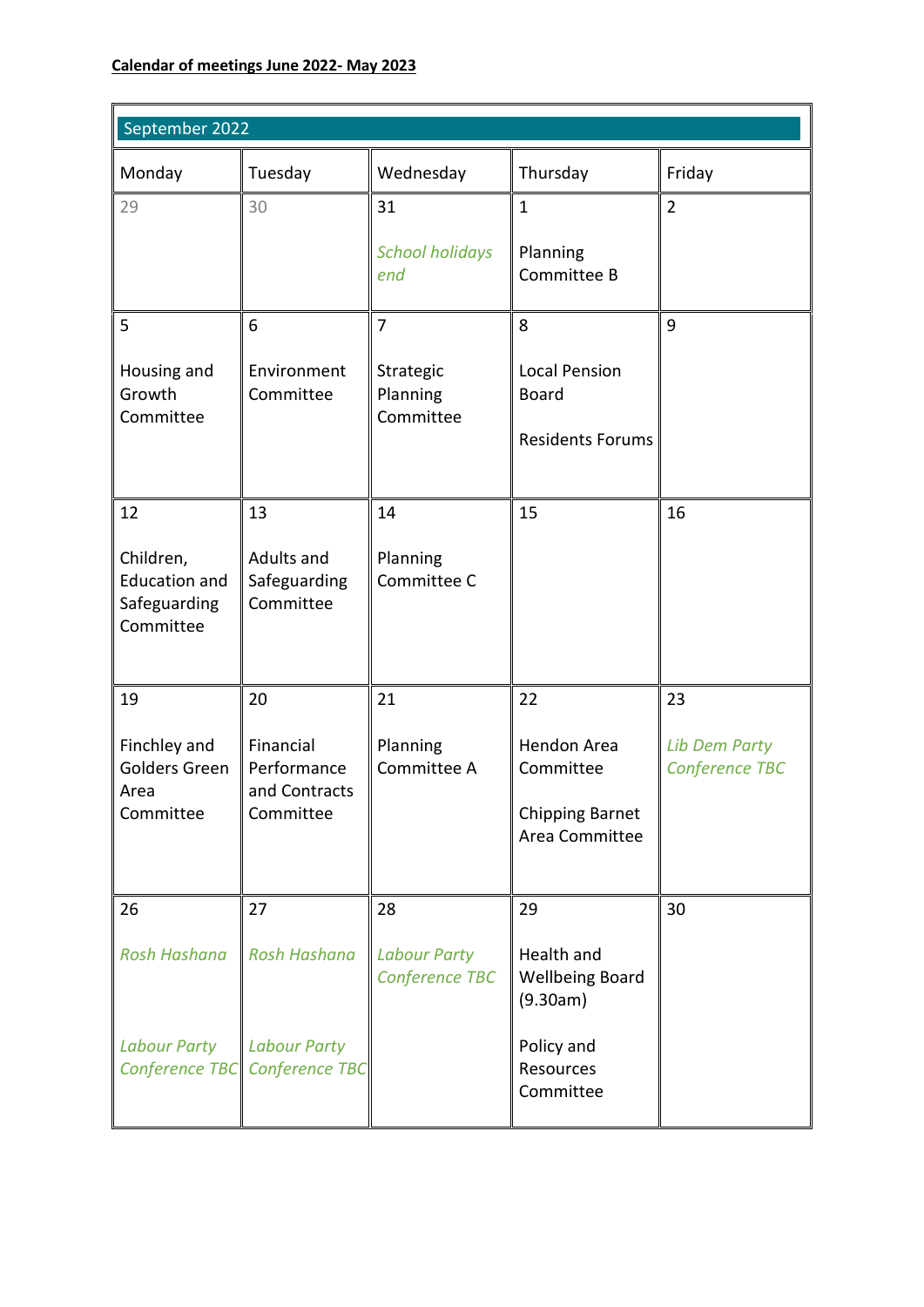| October 2022                                                                               |                                                              |                                                              |                                                      |                                                                       |
|--------------------------------------------------------------------------------------------|--------------------------------------------------------------|--------------------------------------------------------------|------------------------------------------------------|-----------------------------------------------------------------------|
| Monday                                                                                     | Tuesday                                                      | Wednesday                                                    | Thursday                                             | Friday                                                                |
| 3                                                                                          | $\overline{4}$                                               | 5                                                            | 6                                                    | $\overline{7}$                                                        |
| Corporate<br>Parenting<br><b>Advisory Panel</b><br>Conservative<br>Party<br>Conference TBC | <b>Yom Kippur</b><br>Conservative<br>Party<br>Conference TBC | <b>Yom Kippur</b><br>Conservative<br>Party<br>Conference TBC | Constitution and<br>General<br>Purposes<br>Committee |                                                                       |
| 10                                                                                         | 11                                                           | 12                                                           | 13                                                   | 14                                                                    |
| <b>Sukkot</b>                                                                              | <b>Sukkot</b>                                                |                                                              | Planning<br>Committee B                              |                                                                       |
| 17                                                                                         | 18                                                           | 19                                                           | 20                                                   | 21                                                                    |
| <b>Sukkot</b>                                                                              | <b>Sukkot</b>                                                | <b>Health Overview</b><br>and Scrutiny<br>Committee          |                                                      |                                                                       |
| 24                                                                                         | 25                                                           | 26                                                           | 27                                                   | 28                                                                    |
| <b>Half Term</b><br><b>Diwali</b>                                                          | <b>Half Term</b>                                             | <b>Half Term</b><br>Planning<br>Committee C                  | <b>Half Term</b><br>Party Group<br><b>Meetings</b>   | <b>Half Term</b><br>Safer<br>Communities<br>Partnership Board<br>10am |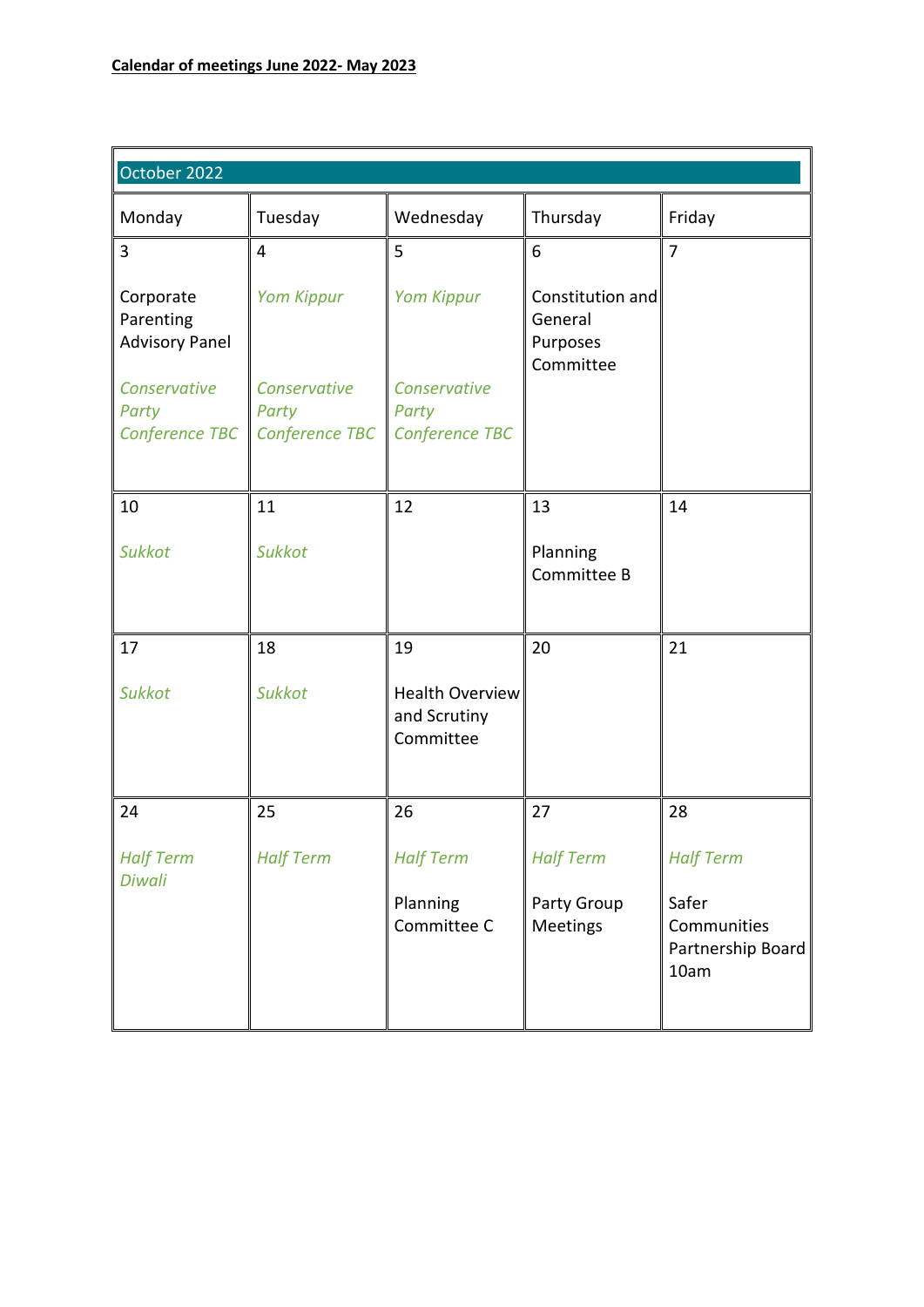| November 2022                                         |                                                        |                                                            |                                                                                                               |                |  |
|-------------------------------------------------------|--------------------------------------------------------|------------------------------------------------------------|---------------------------------------------------------------------------------------------------------------|----------------|--|
| Monday                                                | Tuesday                                                | Wednesday                                                  | Thursday                                                                                                      | Friday         |  |
| 31                                                    | $\mathbf{1}$                                           | $\overline{2}$                                             | $\overline{3}$                                                                                                | $\overline{4}$ |  |
| Community<br>Leadership and<br>Libraries<br>Committee | Council                                                | Audit<br>Committee                                         |                                                                                                               |                |  |
| $\overline{7}$                                        | 8                                                      | 9                                                          | 10                                                                                                            | 11             |  |
| Licensing<br>Committee                                | Strategic<br>Planning<br>Committee                     | <b>Barnet</b><br>Children's<br>Partnership<br><b>Board</b> | <b>Pension Fund</b><br>Committee                                                                              |                |  |
| 14                                                    | 15                                                     | 16                                                         | 17                                                                                                            | 18             |  |
| Adults and<br>Safeguarding<br>Committee               | Planning<br>Committee A                                | Housing and<br>Growth<br>Committee                         | Children,<br><b>Education and</b><br>Safeguarding<br>Committee                                                |                |  |
| 21<br>Environment<br>Committee                        | 22                                                     | 23                                                         | 24<br>Strategic<br>Planning<br>Committee<br>Welsh Harp<br>Joint<br>Consultative<br>Committee<br>(Provisional) | 25             |  |
| 28                                                    | 29                                                     | 30                                                         | $\mathbf 1$                                                                                                   | $\overline{2}$ |  |
|                                                       | Financial<br>Performance<br>and Contracts<br>Committee | Planning<br>Committee B                                    |                                                                                                               |                |  |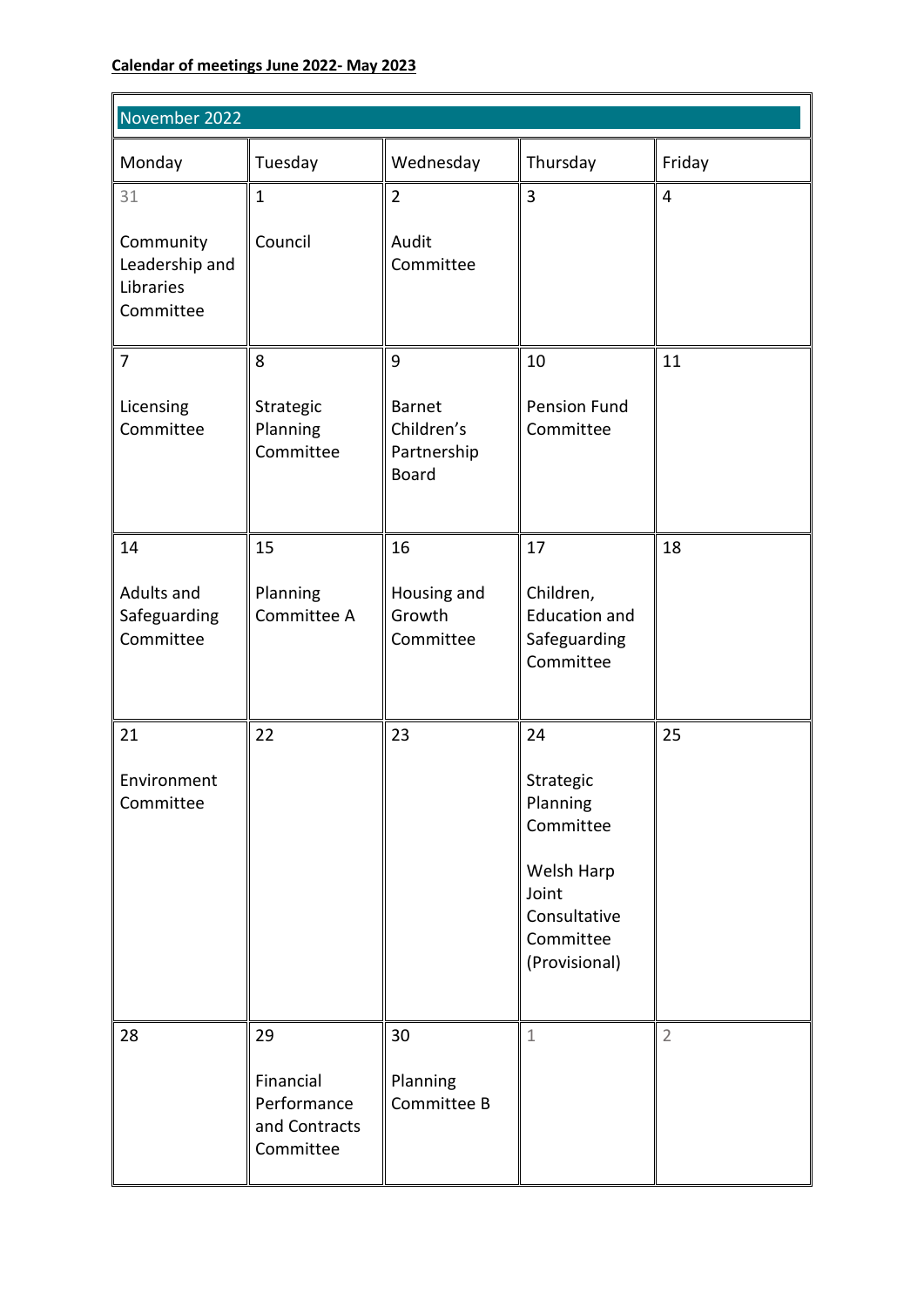| December 2022                          |                                      |                         |                                                 |          |  |
|----------------------------------------|--------------------------------------|-------------------------|-------------------------------------------------|----------|--|
| Monday                                 | Tuesday                              | Wednesday               | Thursday                                        | Friday   |  |
| 5                                      | 6                                    | $\overline{7}$          | 8                                               | 9        |  |
|                                        | <b>Local Pension</b><br><b>Board</b> |                         | Health<br>Overview and<br>Scrutiny<br>Committee |          |  |
| 12                                     | 13                                   | 14                      | 15                                              | 16       |  |
|                                        | Policy and<br>Resources<br>Committee | Planning<br>Committee C | Strategic<br>Planning<br>Committee              |          |  |
| 19                                     | 20                                   | 21                      | 22                                              | 23       |  |
| <b>School holidays</b><br><b>Begin</b> | Chanukah                             | Chanukah                | Chanukah                                        | Chanukah |  |
| Chanukah                               |                                      |                         |                                                 |          |  |
| 26                                     | 27                                   | 28                      | 29                                              | 30       |  |
| <b>Bank Holiday</b><br>Chanukah        | <b>Bank Holiday</b>                  |                         |                                                 |          |  |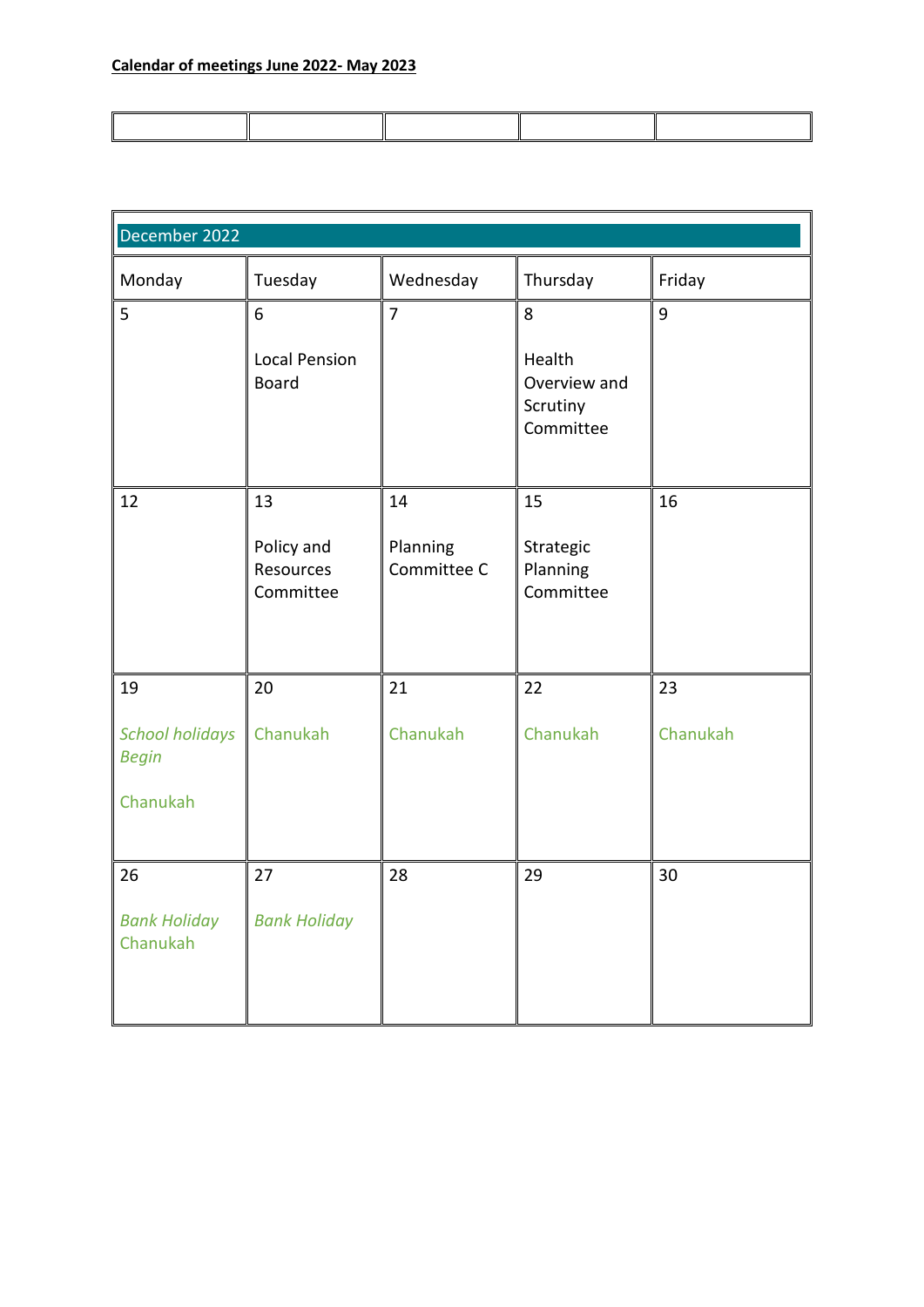| January 2023                        |                                    |                                    |                                                                                             |                                                   |
|-------------------------------------|------------------------------------|------------------------------------|---------------------------------------------------------------------------------------------|---------------------------------------------------|
| Monday                              | Tuesday                            | Wednesday                          | Thursday                                                                                    | Friday                                            |
| $\overline{2}$                      | 3                                  | $\overline{4}$                     | 5                                                                                           | 6                                                 |
| <b>School holidays</b><br>End (TBC) |                                    |                                    |                                                                                             |                                                   |
| 9                                   | 10                                 | 11                                 | 12                                                                                          | 13                                                |
|                                     | Residents<br>Forums                | Planning<br>Committee A            | Constitution and<br>General<br>Purposes<br>Committee                                        |                                                   |
| 16                                  | 17                                 | 18                                 | 19                                                                                          | 20                                                |
| Audit<br>Committee                  | Housing and<br>Growth<br>Committee | Strategic<br>Planning<br>Committee | Health and<br>Wellbeing Board<br>(9.30am)<br>Party Group<br>Meetings                        | Safer<br>Communities<br>Partnership Board<br>10am |
| 23                                  | 24                                 | 25                                 | 26                                                                                          | 27                                                |
| Planning<br>Committee B             | Council                            | Environment                        | Finchley and<br>Golders Green<br>Area Committee<br><b>Chipping Barnet</b><br>Area Committee |                                                   |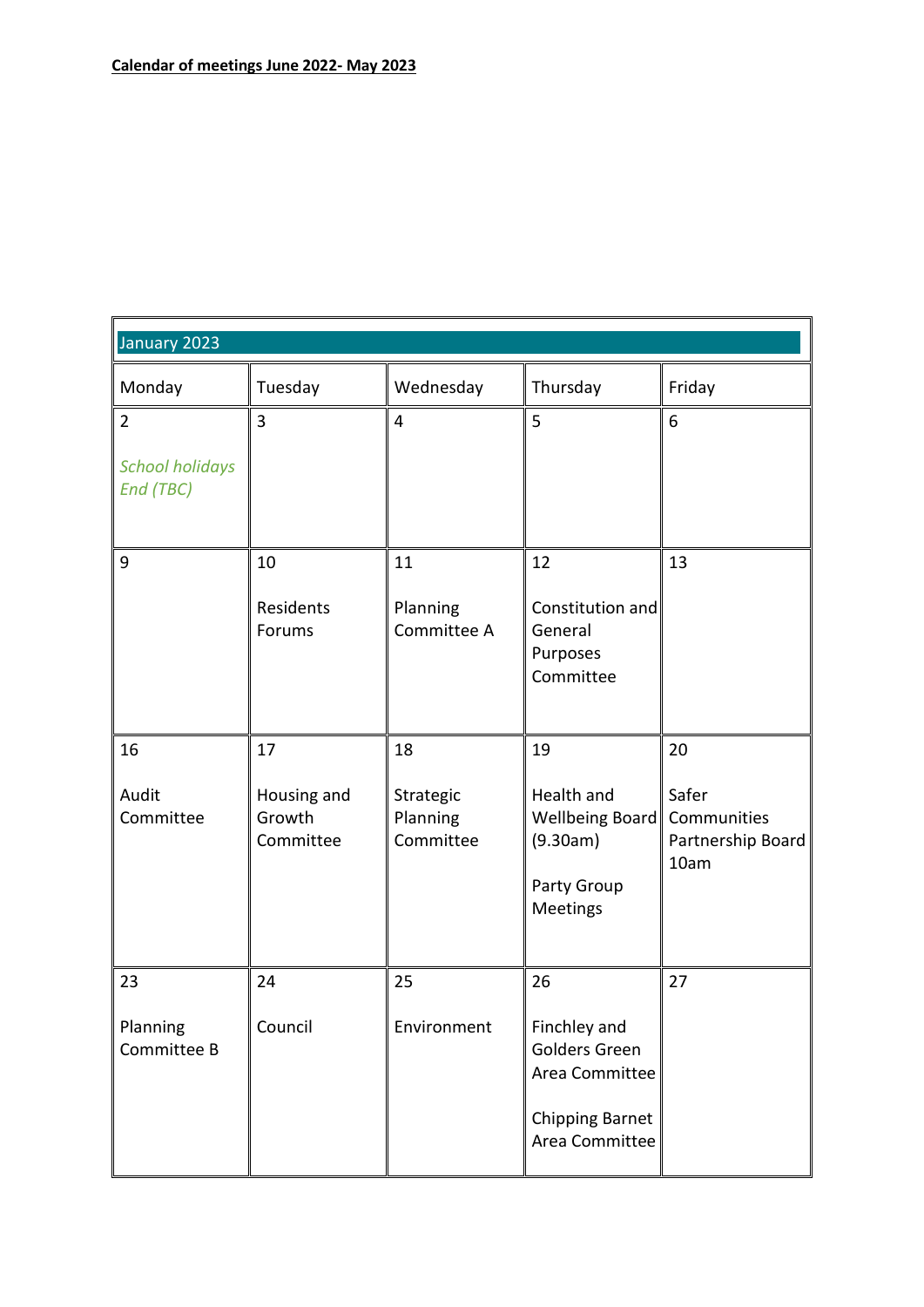| 30                       | 31                               |                                                 |  |
|--------------------------|----------------------------------|-------------------------------------------------|--|
| Hendon Area<br>Committee | <b>Pension Fund</b><br>Committee | Corporate<br>Parenting<br><b>Advisory Panel</b> |  |

| February 2023                |                                                                                |                                                                    |                                       |                  |
|------------------------------|--------------------------------------------------------------------------------|--------------------------------------------------------------------|---------------------------------------|------------------|
| Monday                       | Tuesday                                                                        | Wednesday                                                          | Thursday                              | Friday           |
| 6                            | $\overline{7}$<br>Community<br>Leadership and<br>Libraries<br>Committee        | 8<br>Planning<br>Committee C                                       | 9                                     | 10               |
| 13                           | 14                                                                             | 15                                                                 | 16                                    | 17               |
| <b>Half Term</b>             | <b>Half Term</b><br><b>Barnet</b><br>Children's<br>Partnership<br><b>Board</b> | <b>Half Term</b>                                                   | <b>Half Term</b>                      | <b>Half Term</b> |
| 20<br>Licensing<br>Committee | 21<br>Planning<br>Committee A                                                  | 22<br>Ash Wednesday<br>Policy and<br><b>Resources</b><br>Committee | 23<br>Strategic Planning<br>Committee | 24               |
| 27                           | 28                                                                             | $1\,$                                                              | $\overline{2}$                        | 3                |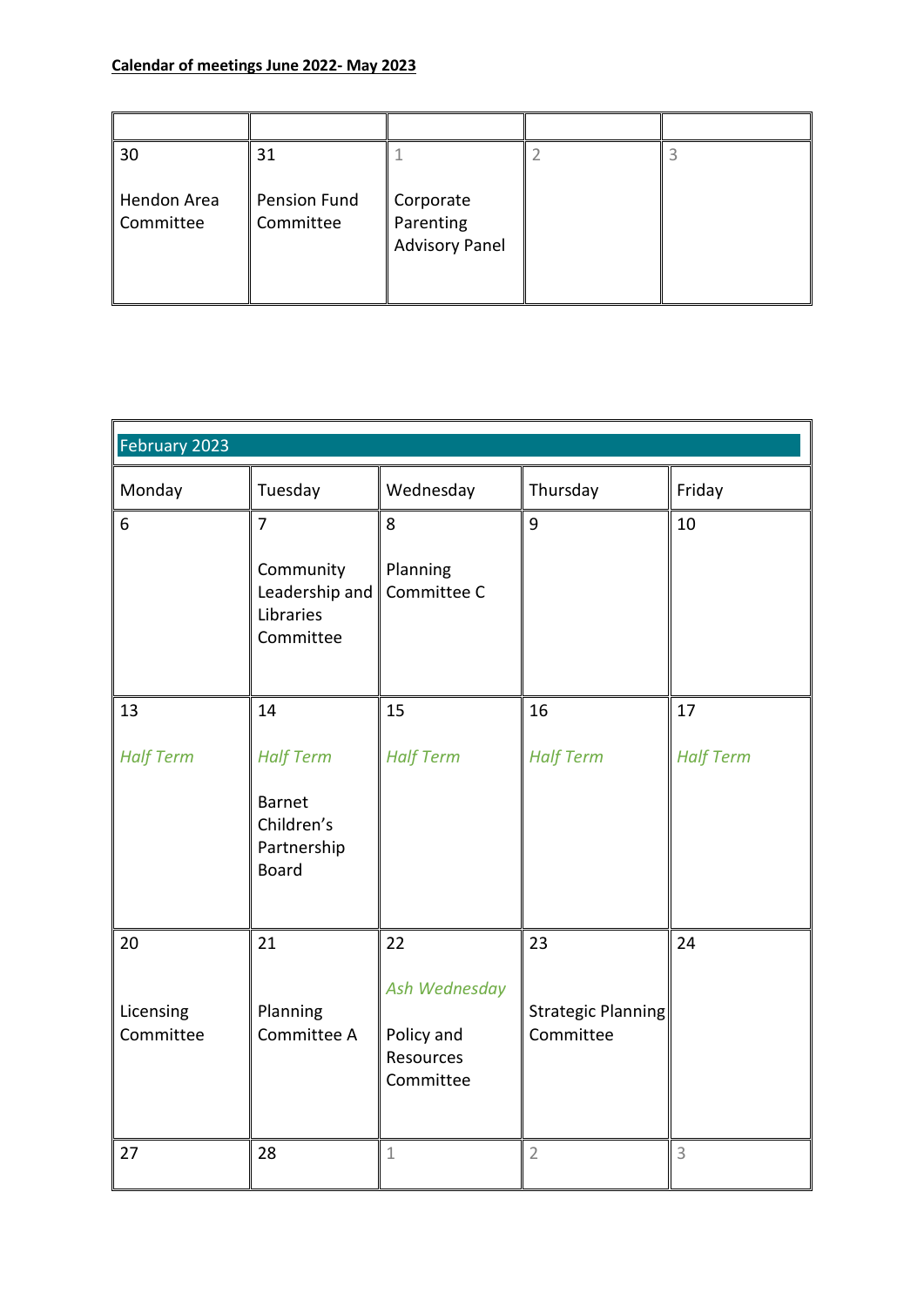| Health Overview<br>and Scrutiny<br>Committee |  | <b>Party Group</b><br>Meetings |  |
|----------------------------------------------|--|--------------------------------|--|
|                                              |  |                                |  |

| March 2023                              |                          |                                      |                                                                                  |        |
|-----------------------------------------|--------------------------|--------------------------------------|----------------------------------------------------------------------------------|--------|
| Monday                                  | Tuesday                  | Wednesday                            | Thursday                                                                         | Friday |
| 27                                      | 28                       | $\mathbf{1}$                         | $\overline{2}$                                                                   | 3      |
|                                         |                          | <b>Local Pension</b><br><b>Board</b> | Party Group<br>Meetings                                                          |        |
|                                         |                          |                                      |                                                                                  |        |
| 6                                       | $\overline{7}$           | 8                                    | 9                                                                                | 10     |
| Purim                                   | <b>Purim</b>             | <b>Budget Council</b>                | Resident<br>Forums                                                               |        |
| 13                                      | 14                       | 15                                   | 16                                                                               | 17     |
| Adults and<br>Safeguarding<br>Committee | Environment<br>Committee | Planning<br>Committee B              | Health and<br>Wellbeing Board<br>(9.30am)<br>Welsh Harp<br>Joint<br>Consultative |        |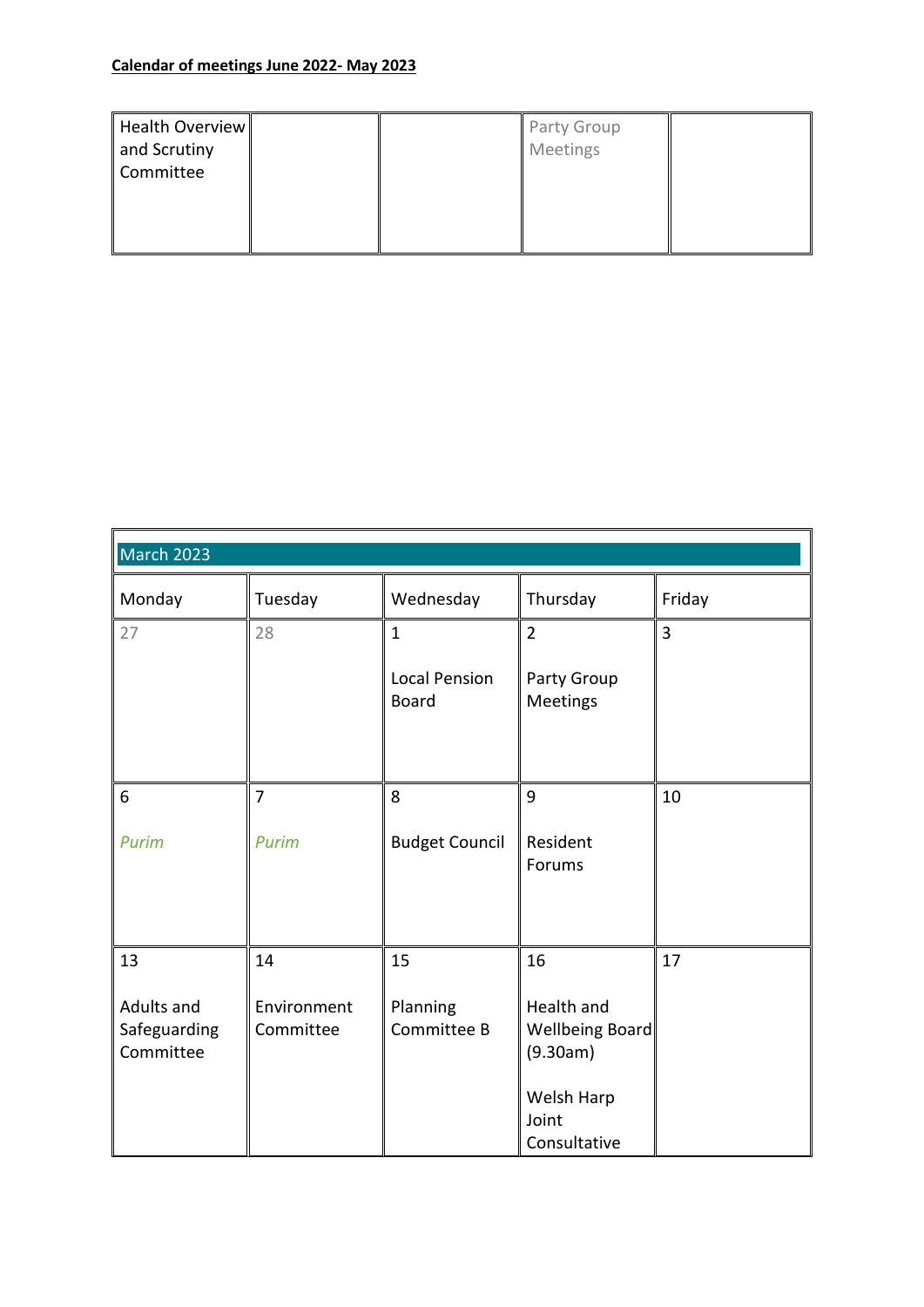|                                                                |                                                                                                           |                           | Committee<br>(TBC)                 |    |
|----------------------------------------------------------------|-----------------------------------------------------------------------------------------------------------|---------------------------|------------------------------------|----|
| 20                                                             | 21                                                                                                        | 22                        | 23                                 | 24 |
| Children,<br><b>Education and</b><br>Safeguarding<br>Committee | Planning<br>Committee C                                                                                   | Pension Fund<br>Committee | Housing and<br>Growth<br>Committee |    |
| 27                                                             | 28                                                                                                        | 29                        | 30                                 | 31 |
| Financial<br>Performance<br>and Contracts<br>Committee         | Chipping Barnet   Strategic<br>Area Committee   Planning<br>Finchley &<br>Golders Green<br>Area Committee | Committee                 | Hendon<br>Area Committee           |    |

| April 2023                                     |  |  |  |  |
|------------------------------------------------|--|--|--|--|
| Thursday<br>Friday                             |  |  |  |  |
| $\overline{7}$                                 |  |  |  |  |
| <b>School Holiday</b><br><b>School Holiday</b> |  |  |  |  |
| Pesach<br>Pesach                               |  |  |  |  |
|                                                |  |  |  |  |
| Maundy<br><b>Good Friday</b>                   |  |  |  |  |
| <b>Thursday</b>                                |  |  |  |  |
|                                                |  |  |  |  |
| 14                                             |  |  |  |  |
| <b>School Holiday</b><br><b>School Holiday</b> |  |  |  |  |
| Pesach<br>Vaisakhi                             |  |  |  |  |
|                                                |  |  |  |  |
|                                                |  |  |  |  |
|                                                |  |  |  |  |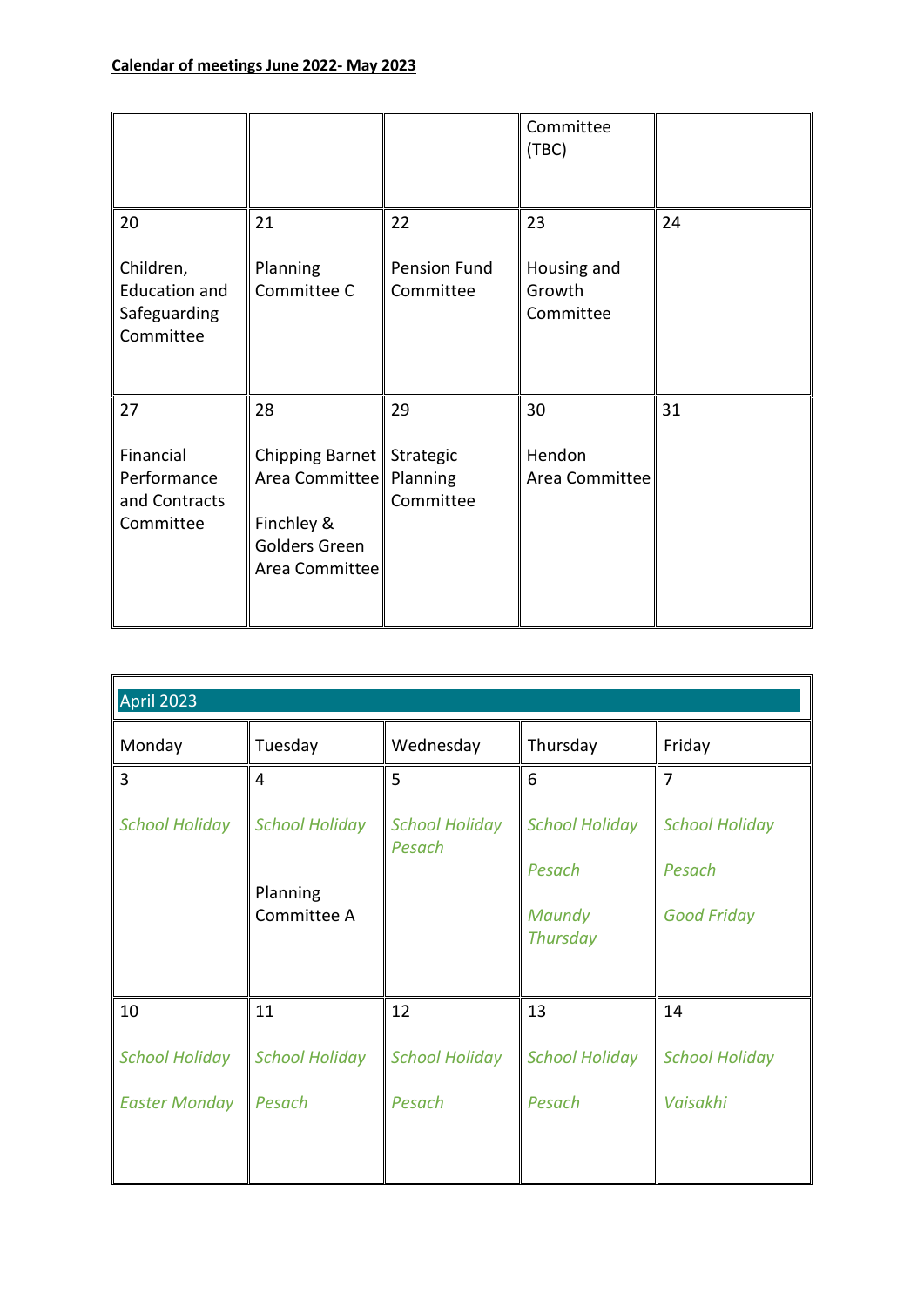| 17                                              | 18                      | 19                                 | 20                                                        | 21                                                   |
|-------------------------------------------------|-------------------------|------------------------------------|-----------------------------------------------------------|------------------------------------------------------|
| Corporate<br>Parenting<br><b>Advisory Panel</b> | Planning<br>Committee B | Strategic<br>Planning<br>Committee | Policy and<br>Resources<br>Committee                      |                                                      |
| 24                                              | 25                      | 26<br>Audit<br>Committee           | 27<br><b>Barnet</b><br>Children's<br>Partnership<br>Board | 28<br>Safer Communities<br>Partnership Board<br>10am |

| <b>May 2023</b>                     |                |                                           |                                                             |        |
|-------------------------------------|----------------|-------------------------------------------|-------------------------------------------------------------|--------|
| Monday                              | Tuesday        | Wednesday                                 | Thursday                                                    | Friday |
| $\mathbf{1}$<br><b>Bank Holiday</b> | $\overline{2}$ | $\overline{3}$<br>Planning<br>Committee C | $\overline{4}$                                              | 5      |
| 8                                   | 9              | 10                                        | 11<br>Community<br>Leadership and<br>Libraries<br>Committee | 12     |
| 15                                  | 16             | 17                                        | 18                                                          | 19     |